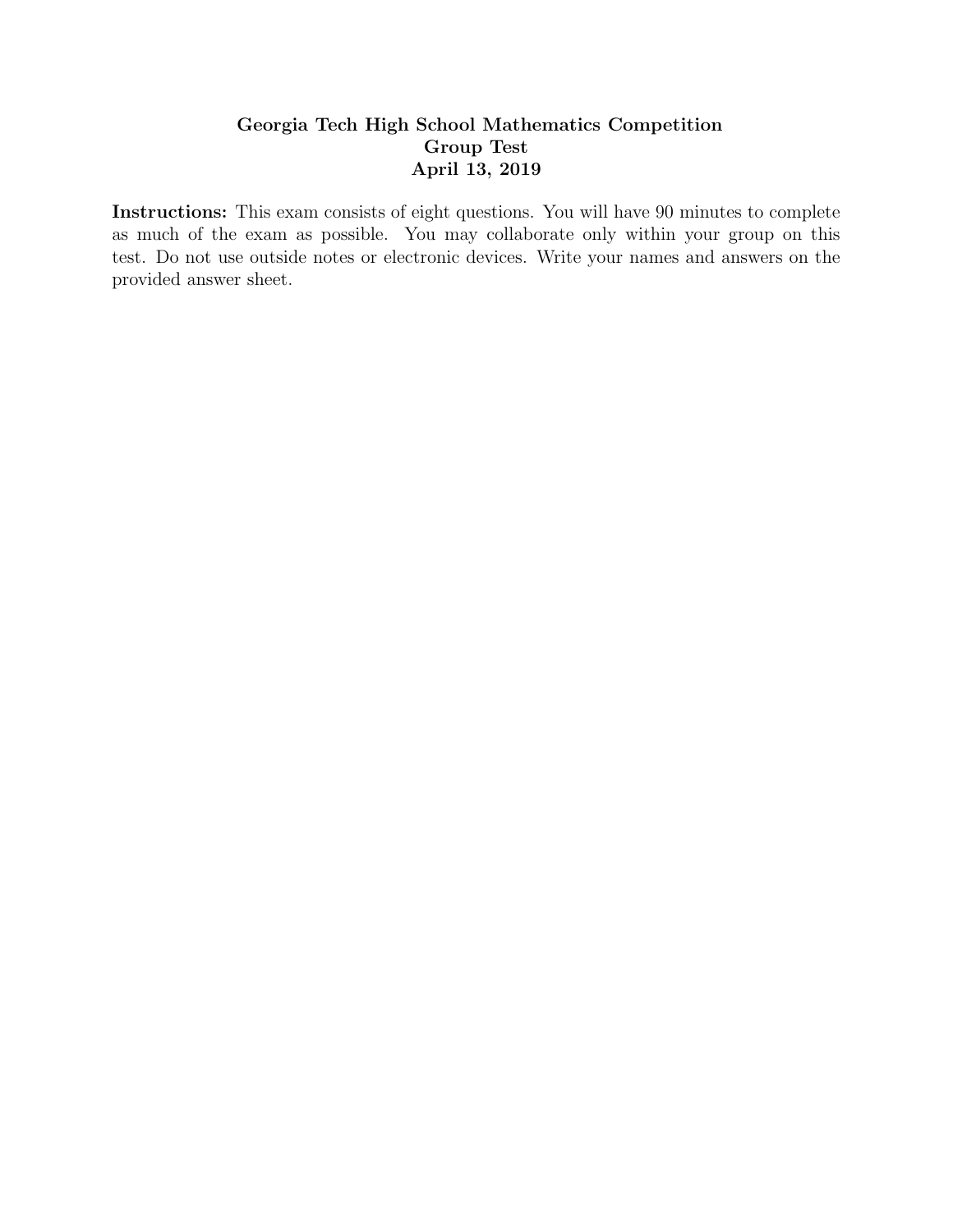1. Suppose that a bag has 7 blue balls, 8 red balls, and 9 yellow balls. If three balls are drawn from the bag, what is the probability that they are all different colors?

**Solution:** If we number the balls 1 through 24, then there are  $(24)(23)(22)$  ways to draw the ball from the bag if order matters. Then, if all 3 are different colors, we have 7 choices for the blue ball, 8 choices for the red ball, 9 choices for the yellow ball, and 6 ways to order them. So, the probability is

$$
\frac{7*8*9*6}{24*23*22} = \frac{63}{253}
$$

2. On a table, you have 11 stones of identical weight, and 1 stone that is either lighter or heavier than each of the other 11. Using a scale at most 3 times, determine which stone is different. Can you tell whether it is heavier or lighter than the other stones?

Solution: Label the stones A,B,C,D,E,F,G,H,I,J,K,L. Using the scale, weigh stones A,B,C,D against stones E,F,G,H. (First use).

Case 1: If the scale is level, then the odd stone is one of I,J,K,L. Weigh I,J against A,B. (Second use.)

Case 1.1: If the scale is level, then the odd stone is one of K,L. Weigh K against A. (Third use.) If the scale tips, then K is the odd stone, and K is heavy if it tips down and light if it tips up. Otherwise, L is the odd stone, and we do not know if it is heavy or light.

Case 1.2: If the scale tips, then the odd stone is one of I,J. If the scale tips down, the odd stone is heavy, and if it tips up, the odd stone is light. Weigh I against A. (Third use.) If the scale tips, then I is the odd stone. Otherwise, J is the odd stone.

Case 2: If A,B,C,D are heavier than E,F,G,H, then the odd stone is one of these 8. Weigh I,J,K,H against E,F,G,D. (Second use.)

Case 2.1: If the scale is now level, then the odd stone was one of A,B,C, and it is heavier than a normal stone. Weigh A against B. (Third use.) If the scale tips, the heavier stone is the odd stone. Otherwise, C is the odd stone.

Case 2.2: If the scale shows that I,J,K,H are heavier than E,F,G,D, then the odd stone was one of  $E, F, G$ , and the odd stone is light. Weigh E against F. (**Third** use.) If the scale tips, then the lighter stone is the odd one. Otherwise, G is the odd stone.

**Case 2.3:** If the scale shows that  $I, J, K, H$  are lighter than  $E, F, G, D$ , then the odd stone is either D or H. Weigh A against D. (Third use.) If the scale tips, then D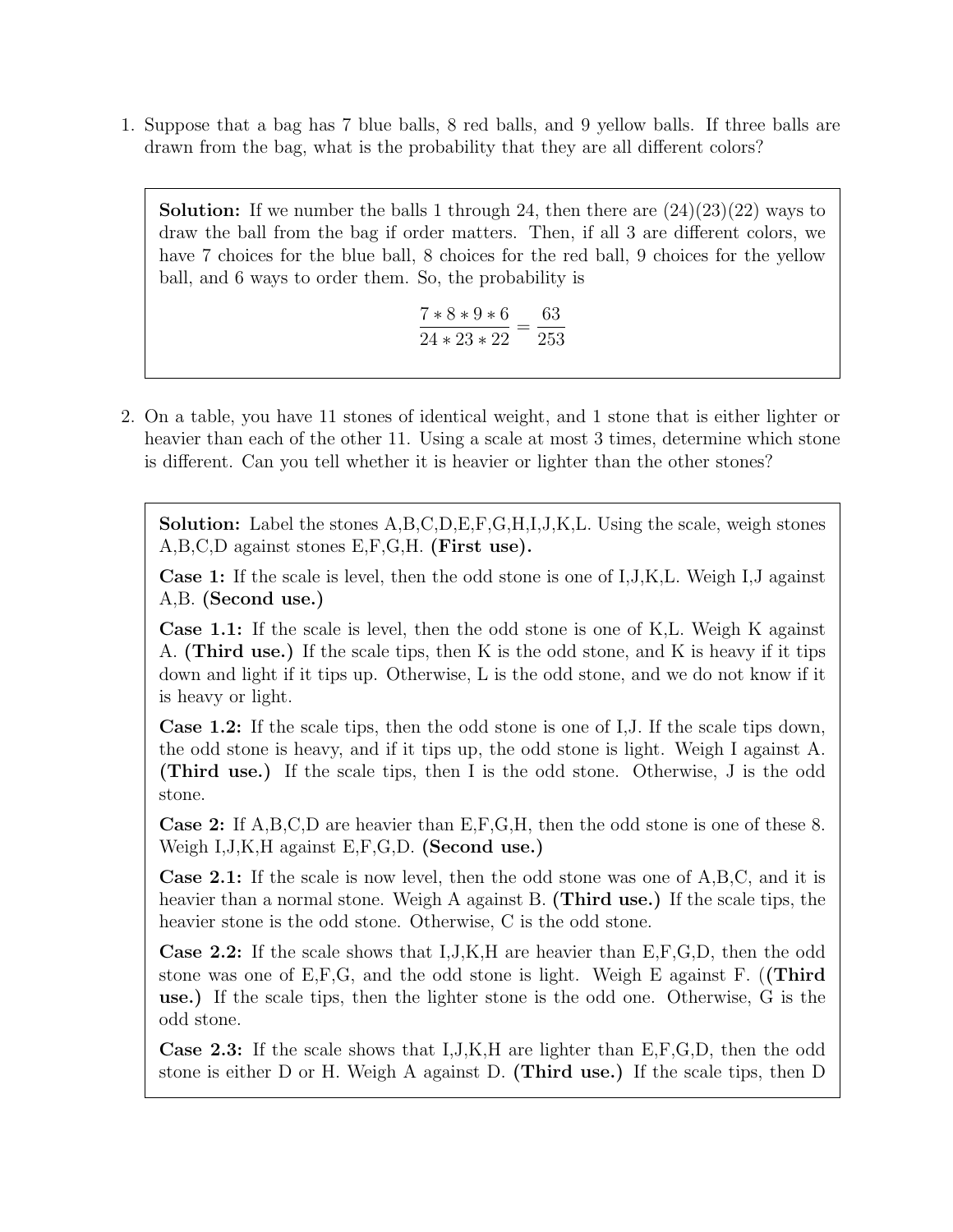is the odd stone, and we know if it is light or heavy. Otherwise, H is the odd stone, and it is light.

Case 3: If A,B,C,D are lighter than E,F,G,H, then proceed as in cases 2.1, 2.2, and 2.3, this time simply swapping the names A with E, B with F, C with G, and D with H.

3. Alice and Bob play a game where they first collectively agree on a three letter word. Then, Alice writes on individual pieces of paper every single possible way to rearrange the letters in that word (excluding the original arrangement of letters). All of these pieces of paper are put into a hat and then one of these pieces are drawn uniformly at random. Bob then takes what is written on the chosen piece of paper and transcribes it onto a whiteboard. Both players then take turns picking two letters on the whiteboard and switching their positions. The first player to switch the letters in a way that forms the original 3-letter word wins. There is an additional rule that the next player cannot "undo" the turn of the previous player (e.g. if Alice switches the letters in positions 1 and 2, then in Bob's next turn, he may not switch the letters in positions 1 and 2). Alice always goes first. Assuming both players play perfectly, what is the probability that Alice will win or draw? (A draw occurs if both players are able to play the game indefinitely.)

Solution: First, we consider all the possible ways the letters can be arranged. There are  $6! - 1 = 5$  ways to arrange the letters excluding the original word. We can split the arrangements based on the form of their disjoint cycle decompositions. There are 3 arrangements that are a product of a 2-cycle and 1-cycle and there are two arrangements of the form of a 3-cycle. We consider each case separately. Without loss of generality, suppose the original word is "abc".

We consider the first case where the rearrangement is just the result of a transposition of two letters of the original word such as "bac". In this case, Alice can use her first turn to apply the same transposition (swapping 'a' and 'b') to get back the original turn. So Alice wins in this case assuming she plays perfectly.

Next, we consider the second case where the rearrangement has the form of a 3-cycle such as "bca". Alice's only options are to transform "bca" into either "bac", "cba", or "acb". In any of those three cases, Bob has the ability to swap two letters in a way to get back to the original word. Thus, Bob will win if the rearrangement of the letters has the form of a 3-cycle.

Thus, the probability Alice will win is the probability that the piece of paper pulled out of the hat is the result of a transposition of two letters of the original word which we know happens  $3/5$  times. There is no way for the game to end in a draw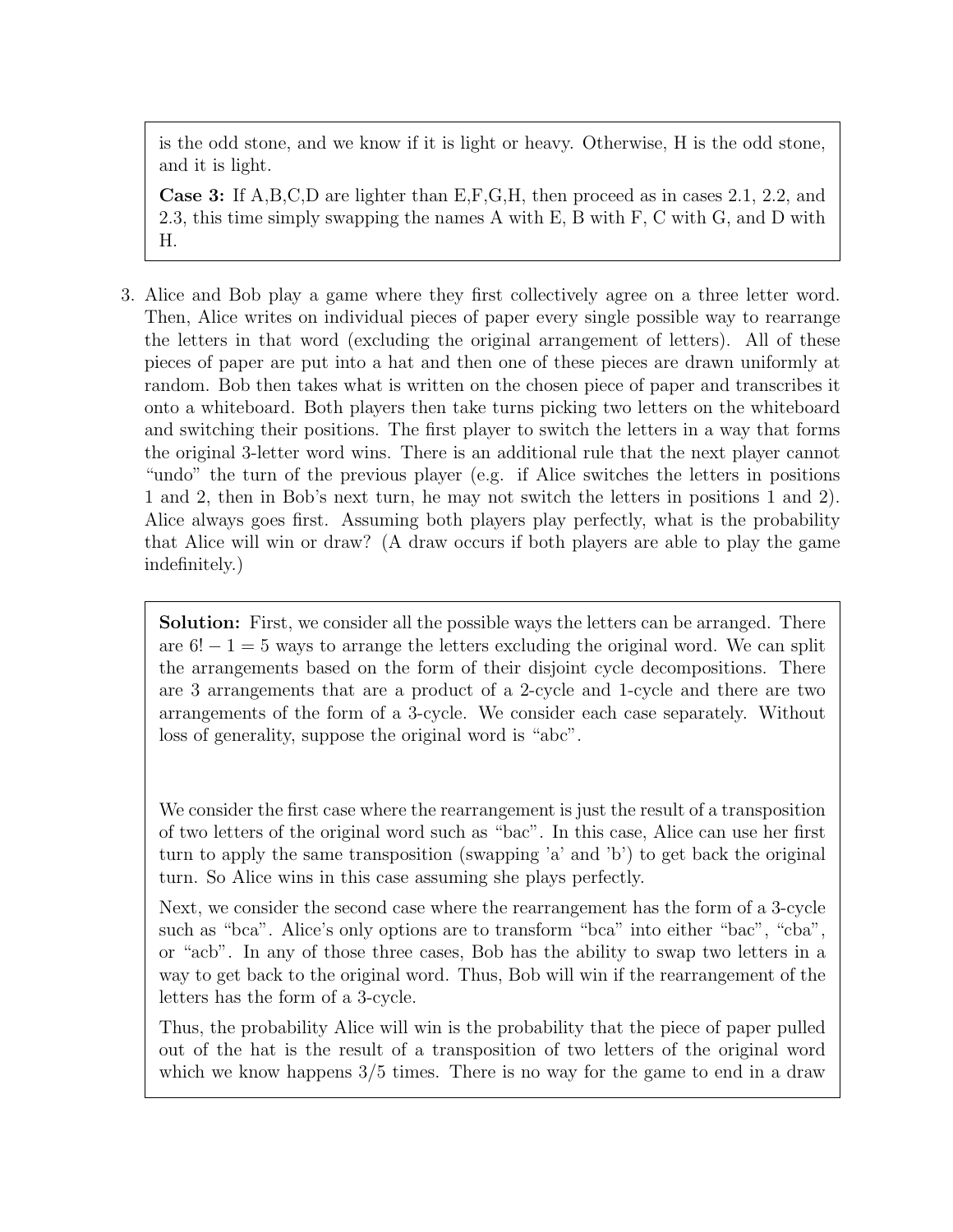if both players play optimally so the probability of Alice either winning or drawing is  $3/5 + 0 = 3/5$ .

4. Suppose a clock has that at any given time its second hand is 5 seconds fast and its minute hand is 15 minutes fast. Find a value c such that if the hour hand is always  $c$ hours fast, then at some time  $t$  the second, minute, and hour hands are all aligned.

**Solution:** Let  $x_0$  be the position of the second hand,  $x_1$  be the position of the minute hand, and  $x_2$  the position of the hour hand in terms of seconds/minutes around the clock. Let  $t$  be in minutes and suppose that the hour hand is c hours fast. Then,

$$
\begin{cases}\n x_0(t) = 60t + 5 \mod 60 \\
x_1(t) = t + 15 \mod 60 \\
x_2(t) = \frac{t}{12} + 5c \mod 60\n\end{cases}
$$

The times t such that  $x_0(t) = x_1(t)$  will have that  $60t + 5 = t + 15 \mod 60$  which implies that  $59t = 10 \mod 60$ . This will hold if and only if  $t = \frac{10+60k}{159}$  for some integer k. Then, setting  $x_1 = x_2$  we get that  $5c = \frac{11}{12}t + 15 = \frac{11}{12}(\frac{10+60k}{59}) + 15$ mod 60. Converting this from minutes around the clock to hours, we get that  $c =$  $\frac{11}{60}(\frac{10+60k}{59})+3=\frac{11+66k}{(6)(59)}+3 \mod 12$ . The choices of k give all possible solutions to the problem.

5. Suppose that a graph  $G$  is planar (can be drawn on a plane with no crossing edges) is bipartite (the vertices can be divided into two sets,  $V_1$  and  $V_2$  such that every edge in G is between a vertex in  $V_1$  and a vertex in  $V_2$ ) and has at least 8 faces (i.e, it divides the plane into at least 8 regions). What is the smallest number of edges that G could have?

Solution: 16. Note that the stereographic projection of the cube gives a bipartite planar graph with 16 edges and 8 faces, so all that remains is to show that this example is minimal. Note that since  $G$  is bipartite, it must be triangle-free, so every face has at least 4 vertices. Then the number of edges is at least

(number of faces)(edges per face) 
$$
\frac{(8)(4)}{2} = 16.
$$
 (number of times each edge is counted)  $\geq \frac{(8)(4)}{2} = 16.$ 

This shows no such graph could have fewer edges.

6. Is it possible to cut up a square into triangles such that each triangle has only acute angles? If so, what is the minimum required number of triangles to do so?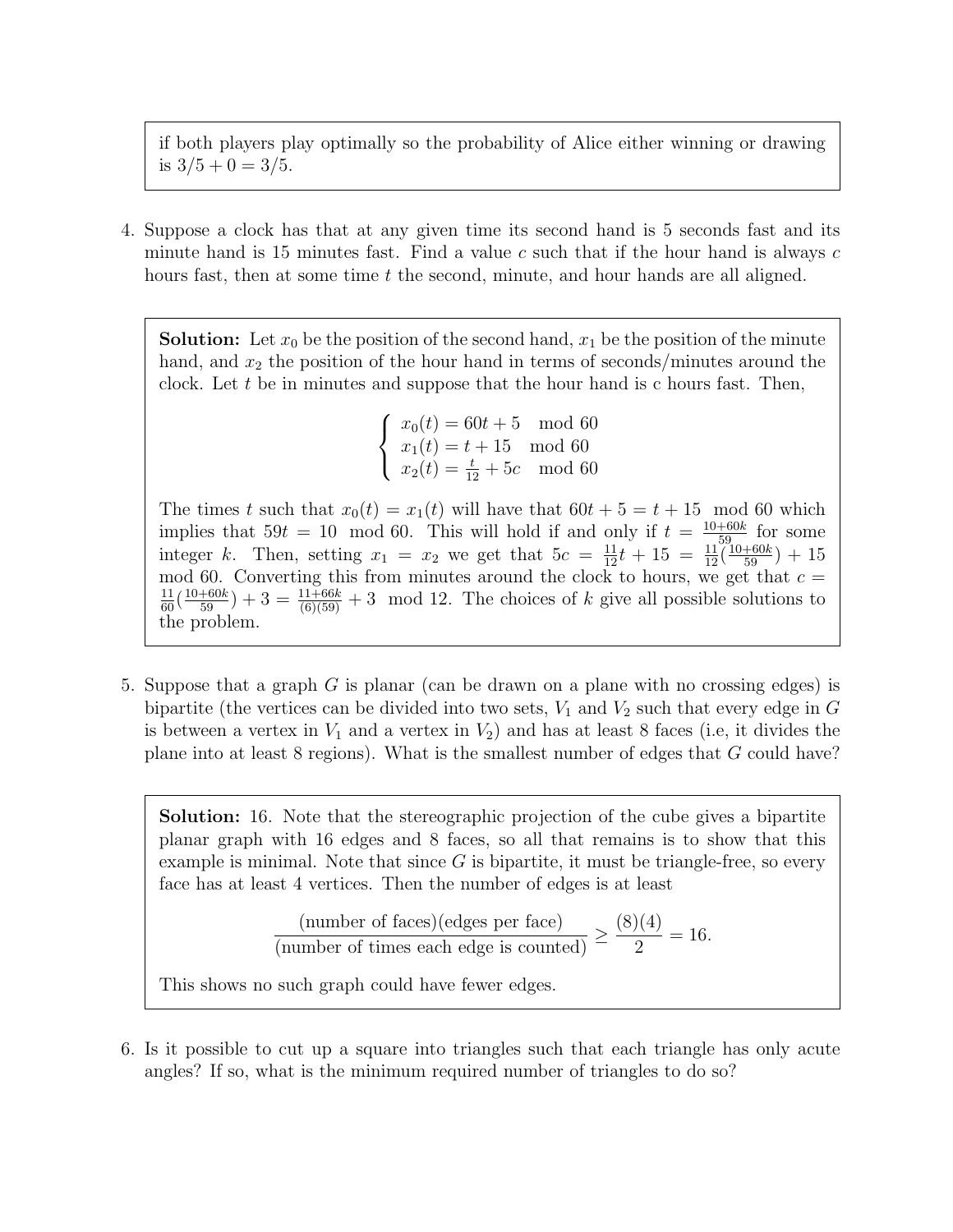Solution: It can, and requires 8 triangles. This can be found by observing that every internal vertex must be adjacent to at least 5 triangles, every vertex on the edge to at least 3, and every corner to at least 2. Then, the number of triangles is

 $2(\text{\#corner}$  vertices) + 3( $\text{\#edge}$  vertices) + 5( $\text{\#internal}$  vertices) 3 =  $8 + 3k + 5j$ 3

There must be at least 2 internal vertices for the above to be an integer. When trying to draw it, you find the need for at least 2 edge vertices. Then, there are  $\frac{8+6+10}{3} = 8$ triangles. With a little more time I can probably make this more precise.

7. You are given a  $10 \times 20$  sheet of material from which you need to cut out three circles of equal radius. Find with proof, the largest possible radius.



By the Pythagorean Theorem, we have  $(10 - r)^2 + (10 - 2r)^2 = (2r)^2$ . Solving gives

$$
(10 - r)2 + (10 - 2r)2 = (2r)2
$$
  
100 - 20r + r<sup>2</sup> + 100 - 40r + 4r<sup>2</sup> = 4r<sup>2</sup>  
r<sup>2</sup> - 60r + 200 = 0.

Since we need  $r < 10$ , we take the root of this with the minus sign in front of the square root:

$$
r = \frac{60 - \sqrt{3600 - 800}}{2}
$$

$$
= 10(3 - \sqrt{7})
$$

To see that this is optimal, we show that if  $R > r$  is any larger radius, then we cannot place three circles of radius  $R$  into the rectangle.

To see this, let the triangle be the set  $[0, 20] \times [0, 10]$  and note that the centers of the circles must lie inside the set  $[R, 20 - R] \times [R, 10 - R]$ .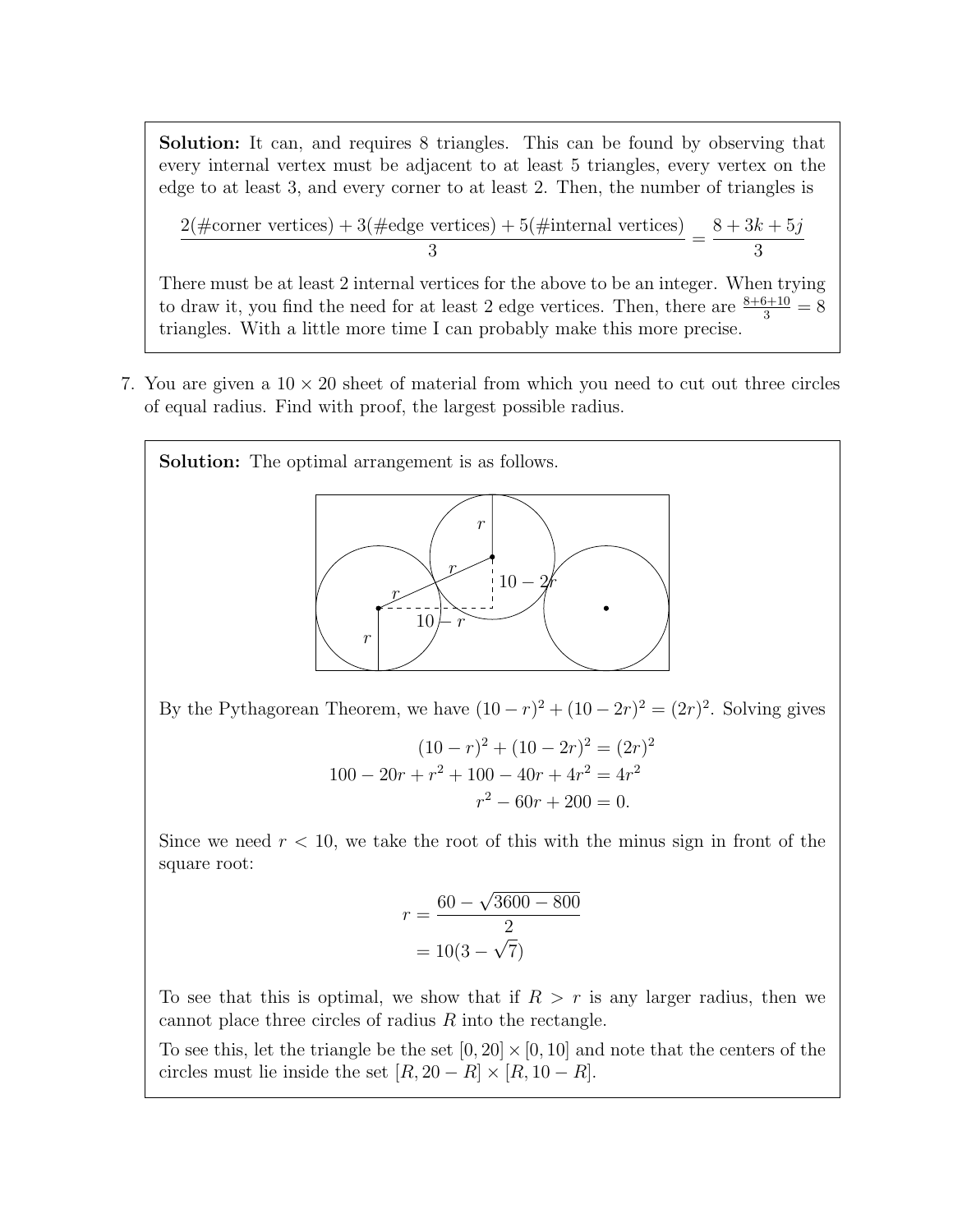The left half of this set is  $[R, 10] \times [R, 10 - R]$  and this has a diagonal length of

$$
\sqrt{(10 - R)^2 - (10 - 2R)^2} < 2r < 2R.
$$

In particular, this half of the set can contain at most one center of a circle without overlapping the circles. Therefore we can place at most two circles (one centered in each half).

- 8. 1. Investigate all the possible dollar values that can be obtained using a \$3 coin and a \$5 coin. Possible hint:  $2 \cdot 3 - 1 \cdot 5 = 1$  and  $2 \cdot 5 - 3 \cdot 3 = 1$ .
	- 2. Your local cookie store sells cookies in packs of 6, 10 and 15. Which numbers of cookies is it possible to order?
	- 3. Develop a general strategy for answering such problems.
		- (a) When is every number a possible combination?
		- (b) When are there finitely many impossible combinations?
		- (c) If there are only finitely many impossible combinations, can you find a bound N (depending on the input) such that every number  $n \geq N$  is a possible combination?
		- (d) Can you find an exact bound or only an approximate bound?
		- (e) If you can't find an exact bound in the most general case, can you find one if there are only 2 input values?

## Solution:

- 1. 1, 2, 4, 7 are impossible. All other values are possible.
- 2. 1, 2, 3, 4, 5, 7, 8, 9, 11, 13, 14, 17, 19, 23, 29 are impossible. All other values are possible.
- 3. If the inputs are  $a_1, \ldots, a_k$  and  $gcd\{a_1, \ldots, a_k\} = 1$  then there will only be finitely many non-solutions. If the gcd is not 1 then any number which is not a multiple of the gcd is impossible.

The largest number such that  $a_1x_1 + \cdots + a_kx_k = n$  has no solution is called the Frobenius number. Several bounds are known. See e.g.

- The Diophantine Frobenius Problem by J. L. Ramírez Alfonsín (Oxford University Press, 2005)
- or Dixmier, J., Proof of a conjecture by Erdős and Graham concerning the problem of Frobenius, Journal of Number Theory, 34 (1990), 198–209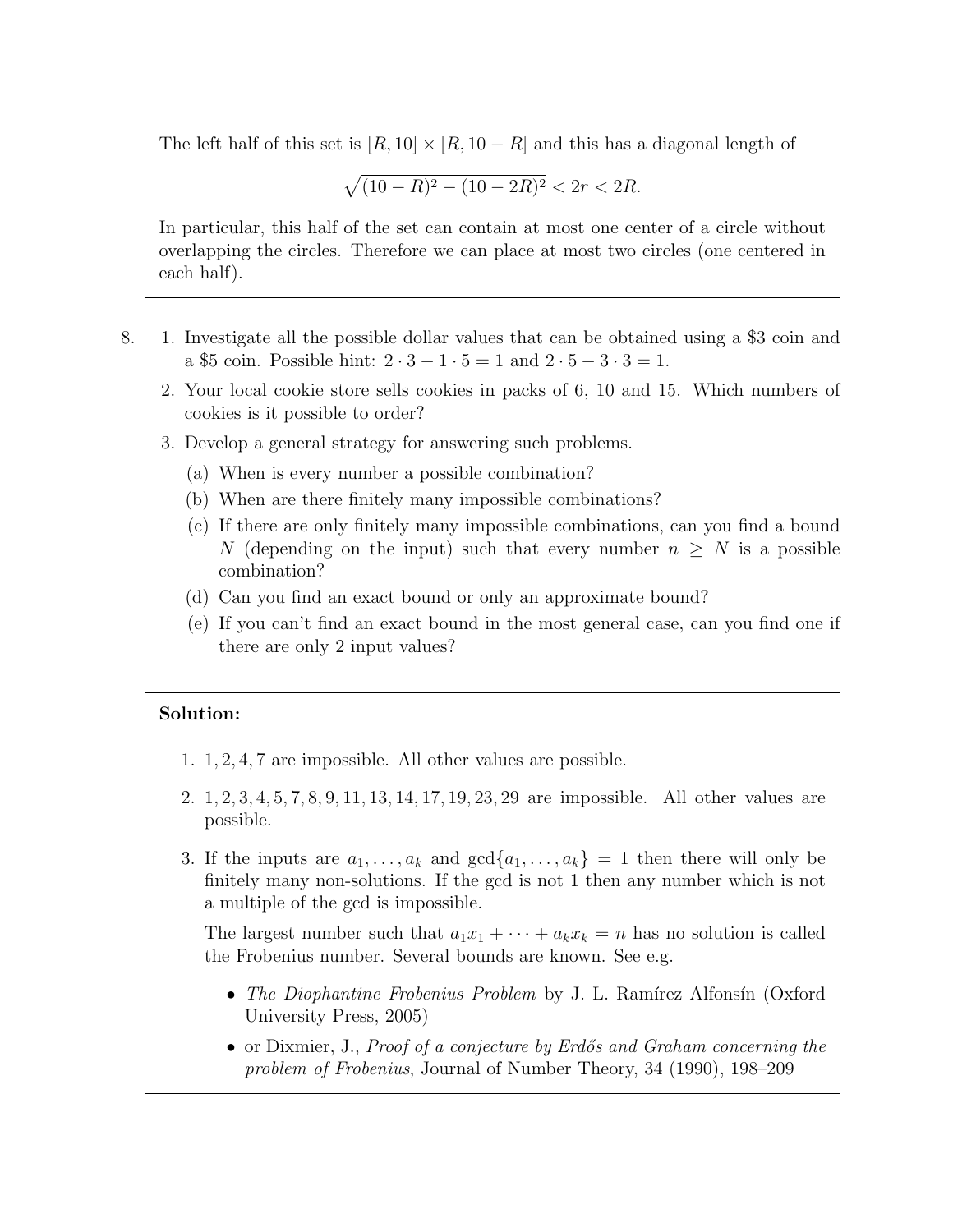- or [https://cs.uwaterloo.ca/˜shallit/Talks/frob6.pdf](https://cs.uwaterloo.ca/~shallit/Talks/frob6.pdf)
- or<https://www.emis.de/journals/PM/55f4/pm55f406.pdf>

One crude bound is  $\max\{a_1, \ldots, a_k\}^2$ . A more refined estimate conjectured by Erdős and Graham and proved by Dixmier is  $\max\{a_1, \ldots, a_k\}^2/(k-1)$ .

For just two inputs  $a, b$  with  $gcd(a, b) = 1$ , we have the bound  $ab - a - b$  due to Sylvester.

*Proof.* First, we show that  $ab - a - b$  is impossible. To that end, suppose  $ab - a - b = ax + by$  for some non-negative integers x and y. Then looking modulo  $a$  and  $b$ ,

$$
-b \equiv by \pmod{a}
$$

$$
-a \equiv ax \pmod{b}
$$

So  $x \equiv -1 \pmod{b}$  and  $y \equiv -1 \pmod{a}$ . Since x and y are non-negative, this means  $x \ge (b-1)$  and  $y \ge (a-1)$ . But now

$$
ax + by \ge a(b - 1) + b(a - 1) = 2ab - a - b > ab - a - b,
$$

which is impossible.

Now let  $n \ge ab - a - b + 1 = (a - 1)(b - 1)$ . By the extended gcd algorithm, there exist integers u, v such that  $au + bv = 1$  and hence  $aun + bw = n$ . Moreover, every solution to  $ax + by = n$  is given by

$$
a(x+kb) + b(y-ka) = n
$$

for some integer  $k$ .

Among all these solutions,  $(x, y)$ , pick the one where x is non-negative and as small as possible. Then  $x \leq b-1$  since otherwise  $(x-b, y+b)$  has  $x-b$  smaller and non-negative.

Now

$$
by = n - ax
$$
  
\n
$$
\geq (a - 1)(b - 1) - ax
$$
  
\n
$$
\geq (a - 1)(b - 1) - a(b - 1)
$$
  
\n
$$
\geq (a - 1 - a)(b - 1) \geq 1 - b.
$$

So by is a multiple of b which is at least  $-b+1$  and therefore by  $\geq 0$ . I.e.  $y \geq 0$ . This shows that  $ax + by = n$  has a solution where  $x, y$  are non-negative.  $\Box$